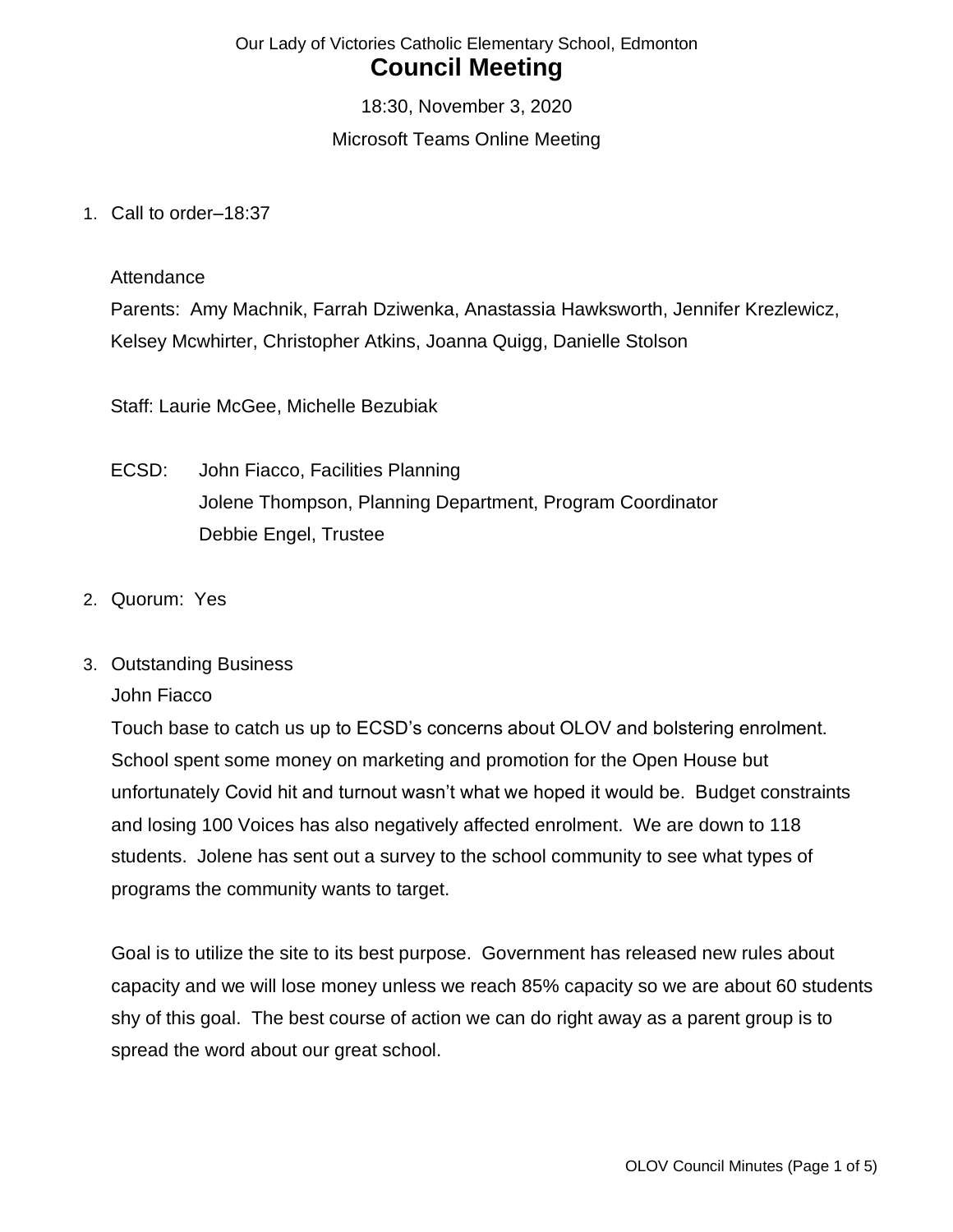Jolene Thompson

Laurie and Jolene met on Teams to discuss survey to go to OLOV Parents. Survey sent out last week was based on discussions with parent council last spring and with staff. Survey closes this Friday and so far only 35 families have replied so far. Asking for support to get the word out to all the families so we can have a great discussion with staff before Christmas and have some direction for programming for the New Year.

Parents can email Jolene directly if there is anything further that the survey did not address.

#### Debbie Engel

Situated very well in the community and great parent community so worth working for. Alumni can be involved in getting the word out about our school. Parents can write letters to try and get funding back for our 100 Voices Program.

(Christopher asked question about bussing students from West Edmonton to OLOV) John replied: It will be very difficult to move kids from outside Anthony Henday by bus to OLOV. ECSD has plans in place for new, large schools and even readjusting boundaries isn't a solution with several schools between OLOV and Henday. Parents wouldn't be very receptive to moving kids from a neighbourhood school to a school 20 minutes away.

(Jen asked if surveys can go out as paper copy) Laurie replied: Staff has sent home through Google Classrooms, Administration has sent home in Newsletters and Swift Messages. Staff will continue sending reminders this week and check to see which students need paper copies.

Michelle Bezubiak – staff is very on board with increasing enrolment and has had several meetings to look at the strengths of the staff and focus on some science programming and figure out ways to promote our school out in the community. Staff is collaborative and enthusiastic.

Debbie checked in about how our families are doing with Covid. She will try support families that are struggling with some resources to help. There are things posted on ECSD website already, but Debbie can help parents navigate the process.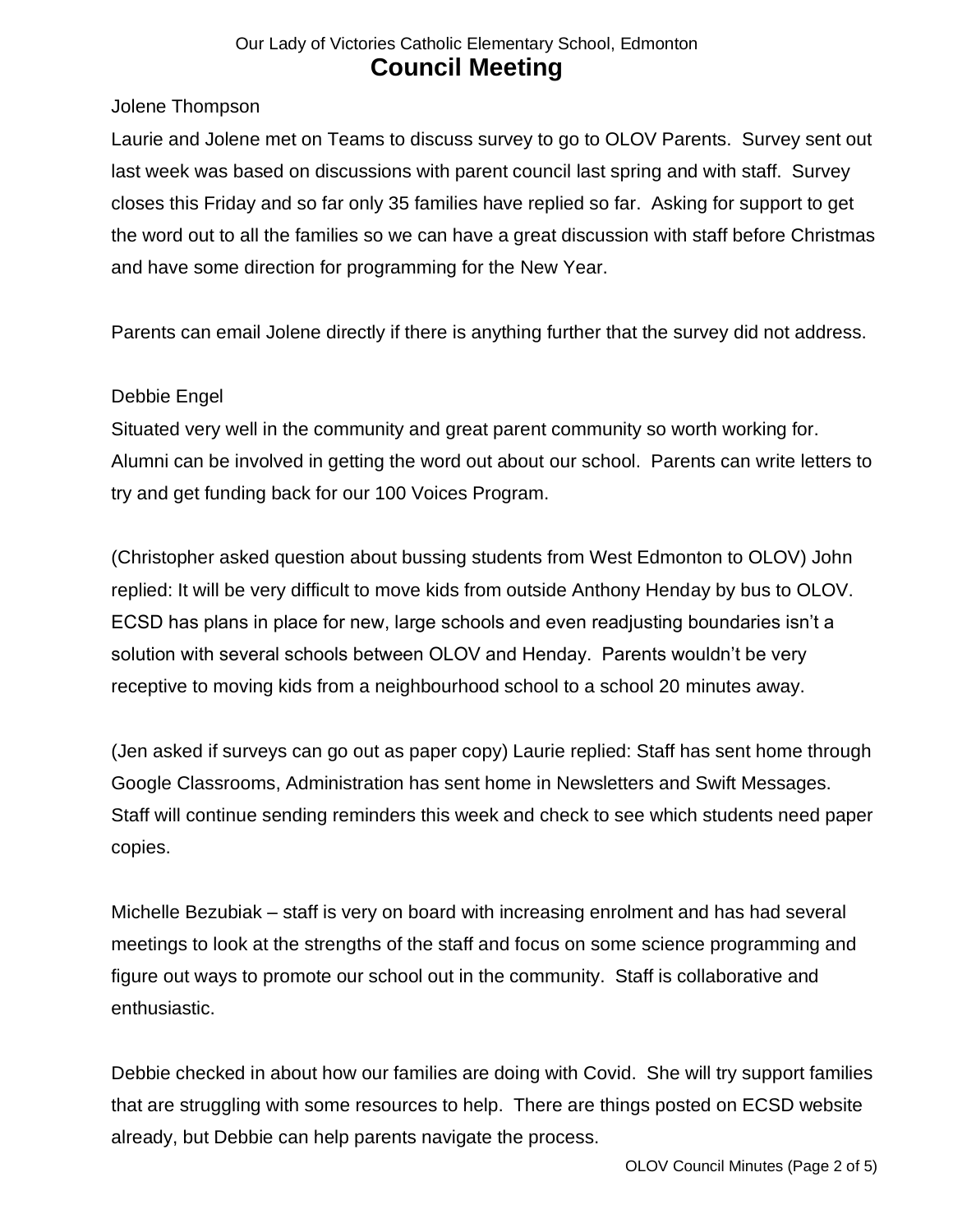4. Review of Agenda and Adoption of Minutes

**Motion 2020 11 (1)** Farrah. Motion to approve the minutes from the October 1, 2020, meeting. Amy 2<sup>nd</sup>. Passed.

- 5. Financial Report: Treasurer Farrah
	- Bank Balance: \$4971.20
- 6. Committee Reports
	- Nothing to report at this time since students are not in school
- 7. Principal's Report
	- New revised Fee schedule has been posted on our website. Online learning is a little different than in school
	- Site licenses were purchased for Brainpop and Starfall in addition to Raz kids and Mathletics.
	- We welcome Ms. Cathy Hatch-Jands to our staff. She is our dedicated EA sub and will be with us until at least February. She is supporting in the primary wing, along with Ms Vitale
	- I have made an application through the School Drop off Construction Program 2020-21to enhance the traffic, cycling and pedestrian safety in and around our school by constructing a designated pick up and drop off area. I feel we are experiencing traffic and safety concerns both at morning drop off and after school. **Note:** only one candidate will be chosen by the City of Edmonton, Transportation Department and the deadline to apply closed Oct. 30.
	- Our class configurations will remain as is. We had 1 student returning from online learning and 6 choosing to go remote for the remainder of the year.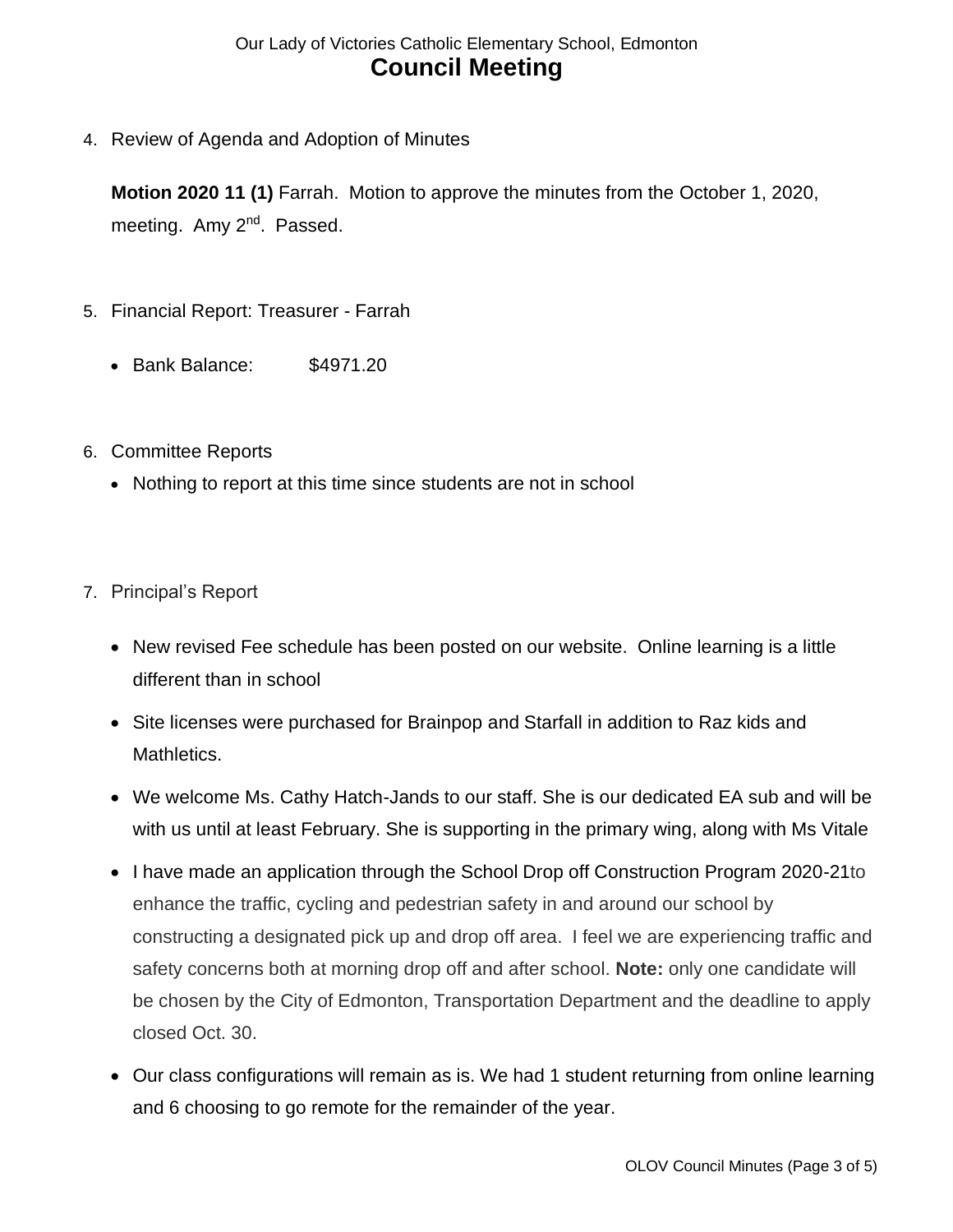- Our new water filling station has been installed!
- Our first and subsequent Covid cases were quickly identified and the impacted class and their teachers were in quarantine for the required days as outlined by AHS. We learned alot from this experience which led to a letter being shared with families on Nov. 1 regarding a clear plan in the event we should need to isolate another class.
- Read in Week was held virtually but we were able to have our SEL consultant in to read and work with our primary classes on feelings and ways to manage anxiety. She returned later in the month to work with our grade 6 class.
- Picture day went well, Photographer followed all safety measures when taking pictures. They will be back on Nov. 10 for retakes. Reminders were sent home.
- Our Thanksgiving celebration was held on October 9 and led by our grade 6. We are using the library for our celebrations and broadcasting live over TEAMS. Parents are always invited to join us and need only to contact the office.
- Our bible presentation celebration coincided with our Feast day. 17 grade 4 students received their bibles which were blessed and signed personally by Father Dean.
- Students enjoyed creating various projects in honour of Mary.
- All staff enjoyed an inspiring message from David Wells. He spoke to us about "Truth" and the critical role it plays in a Catholic school and for each of us as human persons. A powerful statement he made was that "Truth gives licence to trust and trust is how we flourish." In his explanation of virtues, he explained that "Faith" is believing, "Hope" is what sustains us, and "Love" is how we respond (charity). We were challenged as Catholic educators to really look at Trust and Virtues closely and examine how we encourage these to flourish in our school.
- November Newsletter has been posted along with a letter from staff on continuous learning during covid. We felt it important as a staff to have a clear plan to ensure the best learning possible for all our students.
- We are preparing for Advent and looking for ways to live out each of the weeks. Stay tuned for more details.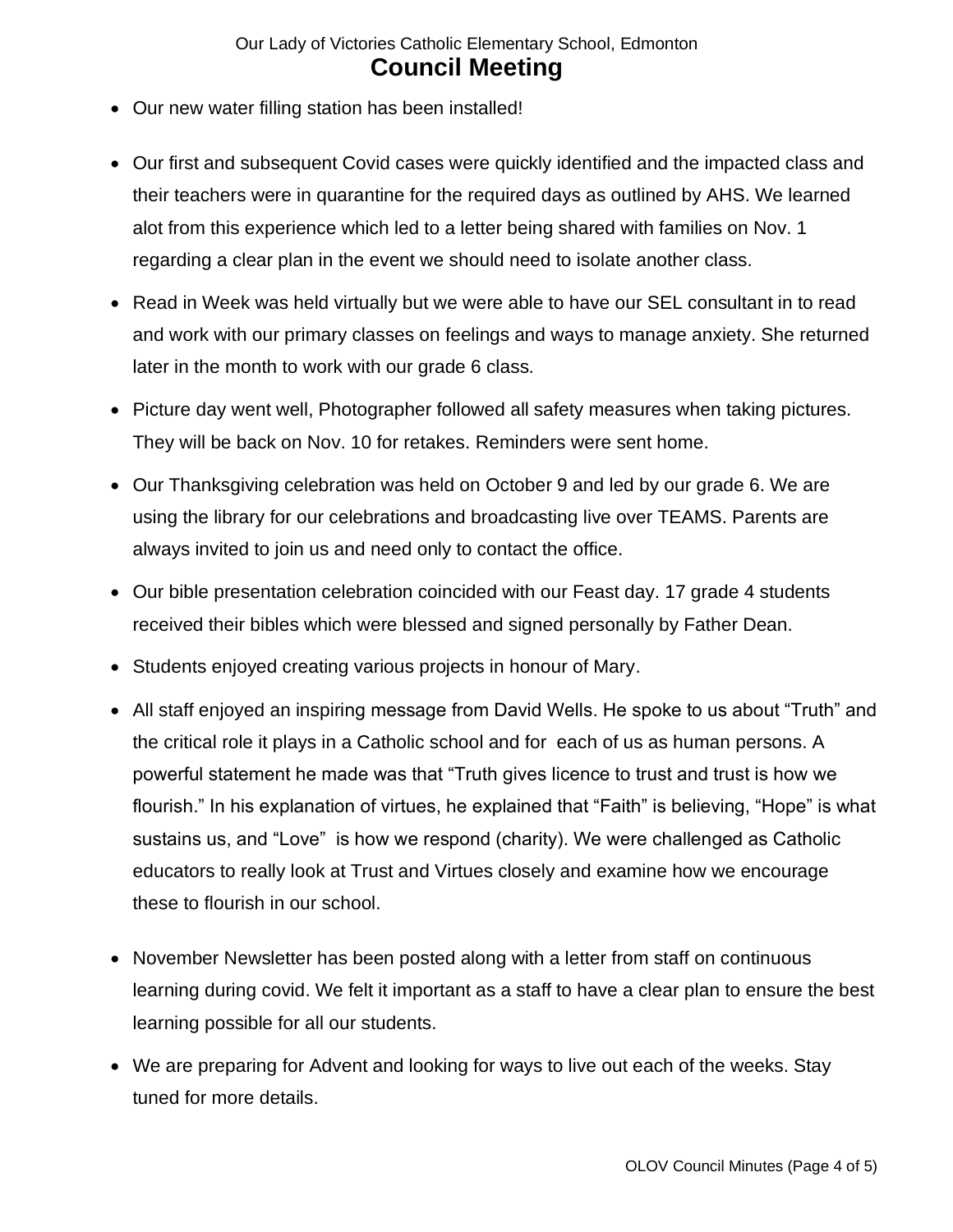- 8. New Business
	- School Growth Plan (attached) was shown by Laurie. Pat will take a final look, staff will give input, and then it will be forwarded to Division and posted on school's website.
- 9. Classroom Reports
	- Christopher Grade 1. Miss Southwood. Halloween party went well and parents/students followed protocols and were still able to have a class party with online students. She has a request for parent council to help with classroom expenses such as modelling clay and supplies for her projects.
	- Michelle Grade 2/3. Students are being sent to school informed about Covid protocols to everyone feels safer knowing same protocols are being taught at home. The kids are transitioning very well and everyone is doing their part. A classroom mixed media budget would be utilized to assist their learning. Literacy, numeracy, themed projects, and activities in every classroom would be easier with funds from Parent Council. A classroom budget for the year of \$400 each would be helpful. Farrah indicated classroom consumables can be taken from the casino account.
	- Grade 3/4 class just completed a building project with pop cans and wood sticks.
	- Kelsey Kindergarten. Everything is going well.

Next meeting: Tuesday, January 12, 2021, 6:30 pm

Adjourn: 19:40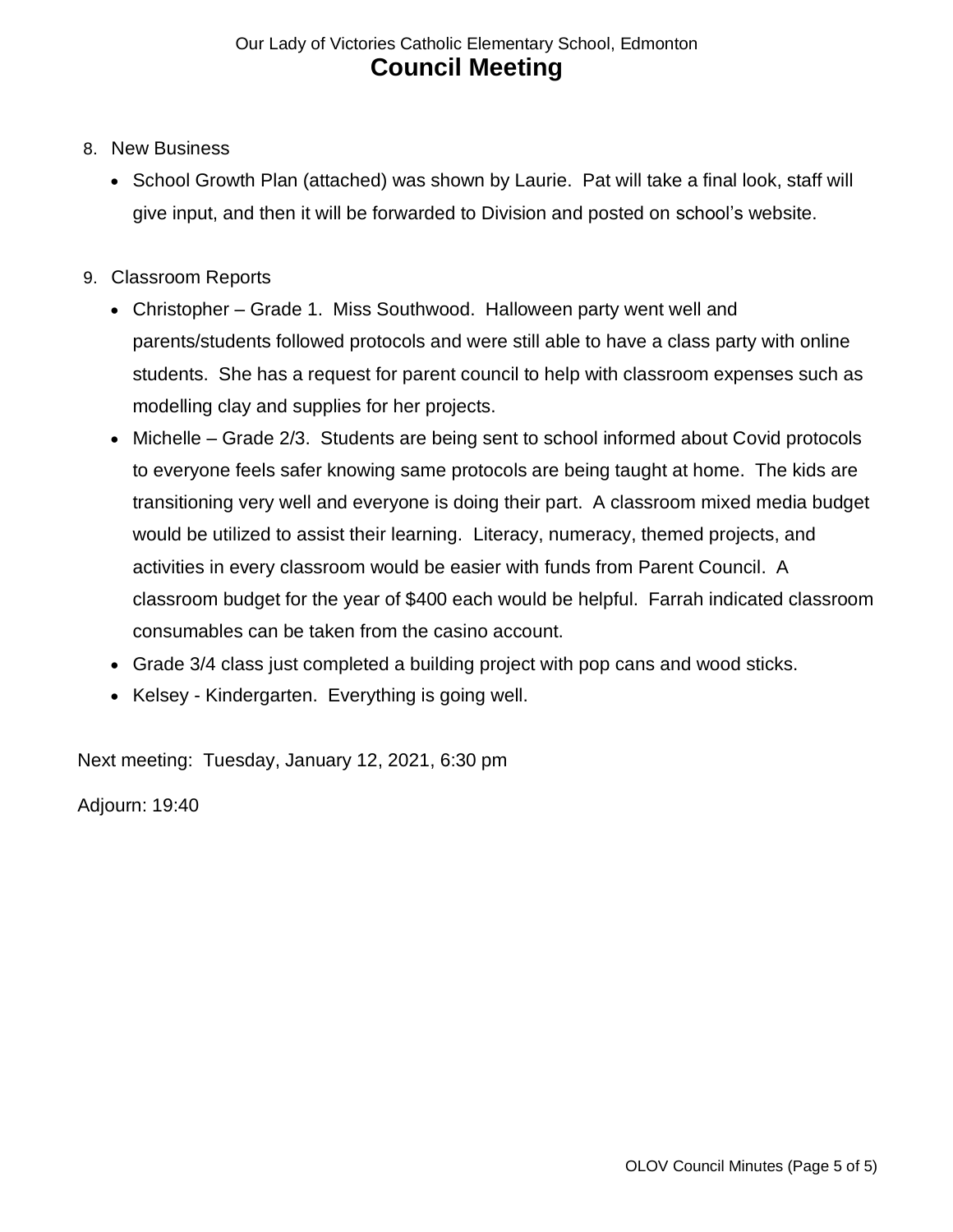18:30, November 3, 2020 Microsoft Teams Online Meeting

1. Call to order–19:40

#### **Attendance**

Parents: Amy Machnik, Farrah Dziwenka, Anastassia Hawksworth, Jennifer Krezlewicz, Kelsey Mcwhirter, Christopher Atkins, Joanna Quigg, Danielle Stolson

Staff: Laurie McGee, Michelle Bezubiak

- 2. Quorum: Yes
- 3. Review of Agenda / Adoption of Minutes Motion 2020 11 (2) Jen. Motion to accept Minutes from October 1, 2020 meeting. Amy 2<sup>nd</sup>. Passed.
- 4. Financial Report: Treasurer Farrah
	- Bank Balance: \$15224.50 plus \$36453.54 in GIC.
	- Agreed to leave money in GIC until April. If we motion to spend more than the ~\$15000 in our account, the school can carry the balance until our GIC expires. The interest is about \$400 annually.
- 5. Outstanding Business
	- Farrah to confirm with Allison what the receipt for \$16.80 on tape and craft supplies was used for. There are also and receipts for expenses last summer for easels etc. that we will need to make motions on next meeting.
- 6. Principal's Wish List
	- Teacher's will be asking for money to spend on outfitting 100 Voices room into a learning space atelier. Once the Division decides on some programming, we will know more about which direction to go for this room and the music room.